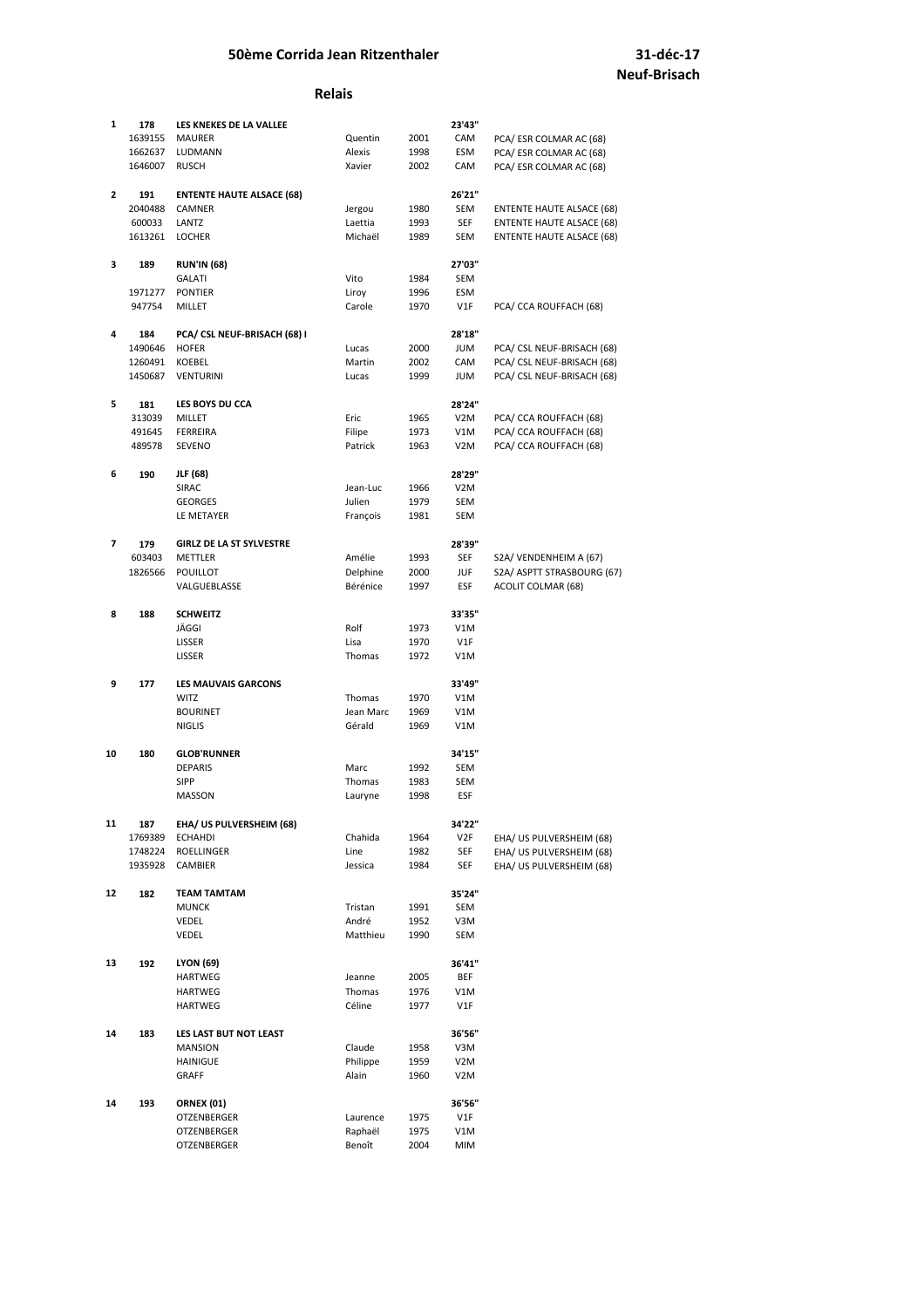# **Course des jeunes**

| Clas           | Dos | Nom/Prénom<br>Lic.        | Clast/ | Cat.   | A.N. | Club/Ville                      | Ligue      | <b>Temps</b>                                        | Moy. hor. |
|----------------|-----|---------------------------|--------|--------|------|---------------------------------|------------|-----------------------------------------------------|-----------|
| $\mathbf{1}$   | 345 | LIBOLD Léo                |        | 1 POM  |      | 2007 EHA/ ATHLE DOLLER (68)     | ALS        | $\overline{\phantom{a}}$                            |           |
| $\overline{2}$ | 521 | <b>ADAM Pierre-Alexis</b> |        | 2 POM  |      | 2007 ANA/ FC HAGUENAU (67)      | ALS        | $\overline{\phantom{a}}$                            |           |
| 3              | 785 | <b>ERDIN Andrin</b>       |        | 1 EAM  |      | 2009 STV WELSCHENROHR / CH      | <b>CH</b>  | $\overline{\phantom{a}}$                            |           |
| 4              | 784 | <b>ERDIN Celine</b>       |        | 1 POF  |      | 2007 STV WELSCHENROHR / CH      | <b>CH</b>  | $\hspace{0.05cm} -\hspace{0.05cm} -\hspace{0.05cm}$ |           |
| 5              | 265 | 1899195 MANIANI Nail      |        | 3 POM  |      | 2007 S2A/ IBA LINGOLSHEIM (67)  | ALS        | $\overline{\phantom{a}}$                            |           |
| 6              | 779 | <b>LISSER Lorena</b>      |        | 2 POF  |      | 2007 STV WELSCHENROHR / CH      | <b>CH</b>  | $\hspace{0.05cm} -\hspace{0.05cm} -\hspace{0.05cm}$ |           |
| 7              | 77  | <b>VONARB Jules</b>       |        | 4 POM  |      | 2008 SA BULLE / CH              | <b>CH</b>  | $\hspace{0.05cm} -\hspace{0.05cm} -\hspace{0.05cm}$ |           |
| 8              | 168 | <b>FALCONI Soumayya</b>   |        | 3 POF  |      | 2007 EGMA/ ASPTT MULHOUSE (68)  | ALS        | $\overline{\phantom{a}}$                            |           |
| 9              | 190 | <b>MARTINEZ Eneo</b>      |        | 2 EAM  |      | 2009 HORBOURG WIHR (68)         | ALS        | $\overline{\phantom{a}}$                            |           |
| 10             | 433 | ROY DA SILVA Gabriel      |        | 5 POM  |      | 2008 COLMAR MC (68)             | <b>ALS</b> | $\overline{\phantom{a}}$                            |           |
| 11             | 229 | <b>BOUDAILLER Paul</b>    |        | 6 POM  |      | 2007 AC CAMBRAI (59)            | <b>NOR</b> | $\overline{\phantom{a}}$                            |           |
| 12             | 791 | <b>OBERLE Raphaël</b>     |        | 7 POM  |      | 2008 VOLGELSHEIM (68)           | <b>ALS</b> | $\overline{\phantom{a}}$                            |           |
| 13             | 490 | 1869001 CUFFOLO Julie     |        | 1 EAF  |      | 2009 PCA/ FC GUEBWILLER (68)    | <b>ALS</b> | $\overline{\phantom{a}}$                            |           |
| 14             | 528 | <b>ADAM Catherine</b>     |        | 2 EAF  |      | 2009 ANA/ FC HAGUENAU (67)      | ALS        | $\overline{\phantom{a}}$                            |           |
| 15             | 173 | <b>FALCONI Jibril</b>     |        | 3 EAM  |      | 2010 MULHOUSE (68)              | ALS        | $\overline{\phantom{a}}$                            |           |
| 16             | 598 | 1671250 ZIMMERMANN Laura  |        | 4 POF  |      | 2007 PCA/ ESR COLMAR AC (68)    | ALS        | $\overline{\phantom{a}}$                            |           |
| 17             | 748 | 2039417 SCHUBNEL Clément  |        | 4 EAM  |      | 2010 PCA/ CSL NEUF-BRISACH (68) | ALS        | $\overline{\phantom{a}}$                            |           |
| 18             | 621 | <b>DONAS Maxime</b>       |        | 8 POM  |      | 2008 SOULTZ HAUT RHIN (68)      | ALS        | $\overline{\phantom{a}}$                            |           |
| 19             | 745 | 1828334 GRETTNER Emeline  |        | 5 POF  |      | 2008 PCA/ CSL NEUF-BRISACH (68) | ALS        | $\overline{\phantom{a}}$                            |           |
| 20             | 150 | <b>BERNARD Victor</b>     |        | 9 POM  |      | 2008 VOGELGRUN (68)             | ALS        | $\hspace{0.05cm} -\hspace{0.05cm} -\hspace{0.05cm}$ |           |
| 21             | 410 | <b>BELLEMBOIS Guilain</b> |        | 10 POM |      | 2008 SAHB SELESTAT (67)         | $B-R$      | $\overline{\phantom{a}}$                            |           |
| 22             | 788 | <b>HARTWEG Capucine</b>   |        | 6 POF  |      | 2008 LYON 03 (69)               | <b>LYO</b> | $\overline{\phantom{a}}$                            |           |
| 23             | 611 | 2040193 KAUFFMANN Milena  |        | 3 EAF  |      | 2009 PCA/ ESR COLMAR AC (68)    | ALS        | $\overline{\phantom{a}}$                            |           |
| 24             | 446 | 1995998 LEVY Clea         |        | 7 POF  |      | 2008 PCA/ ESR COLMAR AC (68)    | ALS        | $\overline{\phantom{a}}$                            |           |
| 25             | 768 | <b>LABOURIER Matys</b>    |        | 5 EAM  |      | 2010 NIEDERHERGHEIM (68)        | ALS        | $\overline{\phantom{a}}$                            |           |
| 26             | 146 | 1905940 FERREIRA Loïs     |        | 6 EAM  |      | 2010 PCA/ CCA ROUFFACH (68)     | <b>ALS</b> | $\overline{\phantom{a}}$                            |           |
| 27             | 325 | <b>DURET Ava</b>          |        | 4 EAF  |      | 2009 ASC CLEMESSY (68)          | $H-R$      | $\overline{\phantom{a}}$                            |           |
| 28             | 158 | <b>BERNARD Felix</b>      |        | 7 EAM  |      | 2009 VOGELGRUN (68)             | <b>ALS</b> | $\overline{\phantom{a}}$                            |           |
| 29             | 63  | <b>HECQUARD Ines</b>      |        | 5 EAF  |      | 2009 INGERSHEIM (68)            | <b>ALS</b> | $\overline{\phantom{a}}$                            |           |
| 30             | 596 | LAGVILVA Lukas            |        | 8 EAM  |      | 2009 WETTOLSHEIM (68)           | ALS        | $\hspace{0.05cm} -\hspace{0.05cm} -\hspace{0.05cm}$ |           |
| 31             | 747 | 2013103 GRETTNER Benjamin |        | 9 EAM  |      | 2011 PCA/ CSL NEUF-BRISACH (68) | ALS        | $\overline{\phantom{a}}$                            |           |

# **Course des benjamins et minimes**

| Clas |              | <b>Dos</b> | Lic. | Nom/Prénom                        | Clast/ | Cat.  | A.N. | Club/Ville                       | Ligue      | <b>Temps</b> | Moy. hor. |
|------|--------------|------------|------|-----------------------------------|--------|-------|------|----------------------------------|------------|--------------|-----------|
|      |              | 761        |      | DAGON Clément                     |        | 1 MIM |      | 2003 OSENBACH (68)               | <b>ALS</b> | 9m47s        | 16.559    |
|      | $\mathbf{2}$ | 209        |      | 2013188 GISSLER Eliot             |        | 1 BEM |      | 2006 PCA/ ESR COLMAR AC (68)     | ALS        | 10m22s       | 15.627    |
|      | 3            | 414        |      | 1970416 BELLEMBOIS Gwendal        |        | 2 BEM |      | 2005 AC CENTRE ALSACE (67)       | <b>ALS</b> | 10m25s       | 15.552    |
|      | 4            | 794        |      | 1473497 ETTLINGER Eliam           |        | 2 MIM |      | 2003 AC CENTRE ALSACE (67)       | <b>ALS</b> | 10m41s       | 15.164    |
|      | 5            | 475        |      | 1872211 MILANO Loris              |        | 3 BEM |      | 2005 / A COLMAR LIBERTE TRI (68) | <b>ALS</b> | 11m03s       | 14.661    |
|      | 6            | 519        |      | 1977413 ADAM Marc-Olivier         |        | 3 MIM |      | 2004 ANA/ FC HAGUENAU (67)       | <b>ALS</b> | 11m17s       | 14.357    |
|      |              | 328        |      | <b>MATTER Théodore</b>            |        | 4 BEM |      | 2006 TRI. COLMAR (68)            | $H-R$      | 11m24s       | 14.211    |
|      | 8            | 573        |      | 1613941 STOEBER-THOMANN Valentine |        | 1 MIF |      | 2003 A SIX FOURS LES PLAGES (83) | $C-A$      | 11m27s       | 14.148    |
|      | 9            | 850        |      | <b>ABES-WARGNIES Ilian</b>        |        | 5 BEM |      | 2005 PCA/ CSL NEUF-BRISACH (68)  | <b>ALS</b> | 11m44s       | 13.807    |
|      | 10           | 64         |      | <b>HECQUARD Noa</b>               |        | 4 MIM |      | 2004 INGERSHEIM (68)             | <b>ALS</b> | 12m56s       | 12.526    |
|      | 11           | 766        |      | 1995830 LABOURIER Cloé            |        | 1 BEF |      | 2006 PCA/ ESR COLMAR AC (68)     | <b>ALS</b> | 13m11s       | 12.288    |
|      | 12           | 336        |      | LIBOLD Edwin                      |        | 5 MIM |      | 2003 WEGSCHEID (68)              | <b>ALS</b> | 13m56s       | 11.627    |
|      | 13           | 18         |      | MILLAN Chloé                      |        | 2 MIF |      | 2004 FAST GUEBWILLER (68)        | $H-R$      | 14m25s       | 11.237    |
|      | 14           | 746        |      | 1988704 HOUMAIRE Cyndelle         |        | 3 MIF |      | 2003 PCA/ CSL NEUF-BRISACH (68)  | <b>ALS</b> | 15m15s       | 10.623    |
|      |              |            |      |                                   |        |       |      |                                  |            |              |           |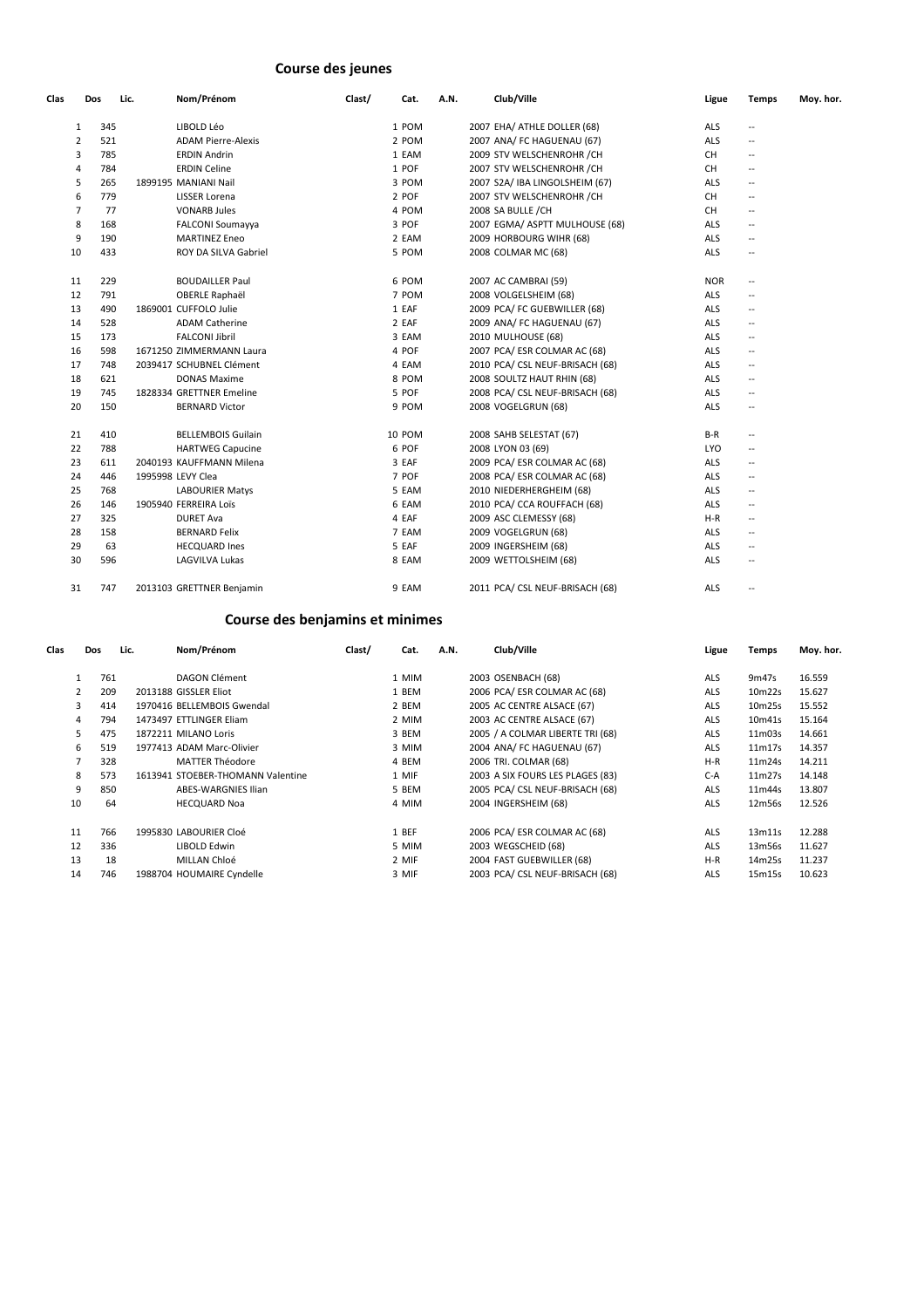#### **Marche**

| Clas | Dos       | Lic. | Nom/Prénom                   | Clast/ | Cat.              | A.N. | Club/Ville                     | Ligue      | <b>Temps</b> | Moy. hor. |
|------|-----------|------|------------------------------|--------|-------------------|------|--------------------------------|------------|--------------|-----------|
|      | 263       |      | <b>STEFANELLY David</b>      |        | 1 V1M             |      | 1976 / AS MANTES LA JOLIE (78) | I-F        | 30m42s       | 10.358    |
|      | 797<br>2  |      | 498778 ROPERS Adèle          |        | 1 SEF             |      | 1980 PCA/ CCA ROUFFACH (68)    | <b>ALS</b> | 32m04s       | 9.917     |
|      | 778<br>3  |      | 647602 HALLOY Nathalie       |        | 1 V <sub>2F</sub> |      | 1967 EHA/ US PULVERSHEIM (68)  | <b>ALS</b> | 32m53s       | 9.671     |
|      | 777<br>4  |      | 1662731 DIDELOT Aurélie      |        | 1 CAF             |      | 2002 EHA/ US PULVERSHEIM (68)  | ALS        | 33m12s       | 9.578     |
|      | 374<br>5. |      | <b>SCHWARZ Alfons</b>        |        | 1 V3M             |      | 1954 TV BÜHLERTAL /D           | D          | 34m59s       | 9.090     |
|      | 775<br>6  |      | 1662763 DIDELOT Marie-Odile  |        | 1 V1F             |      | 1970 EHA/ US PULVERSHEIM (68)  | <b>ALS</b> | 35m18s       | 9.008     |
|      | 796       |      | WÖRNE Patric                 |        | 1 V2M             |      | 1965 TV IHRINGEN /D            | D          | 38m16s       | 8.310     |
|      | 770<br>8  |      | <b>BASS Jean-Luc</b>         |        | 2 V2M             |      | 1967 HOLTZWIHR (68)            | <b>ALS</b> | 38m20s       | 8.296     |
|      | 9<br>776  |      | 1733329 DIDELOT Christophe   |        | 3 V2M             |      | 1967 EHA/ US PULVERSHEIM (68)  | <b>ALS</b> | 38m28s       | 8.267     |
| 10   | 795       |      | <b>SCHOPP Matthias</b>       |        | 4 V2M             |      | 1963 TV IHRINGEN /D            | D          | 40m47s       | 7.797     |
| 11   | 595       |      | <b>WEISSLINGER Jean-Marc</b> |        | 2 V3M             |      | 1958 DAL ALU (67)              | $B-R$      | 44m37s       | 7.127     |
| 12   | 876       |      | 247146 BONNEFOY Alain        |        | 1 V4M             |      | 1947 EHA/ US PULVERSHEIM (68)  | <b>ALS</b> | 45m52s       | 6.933     |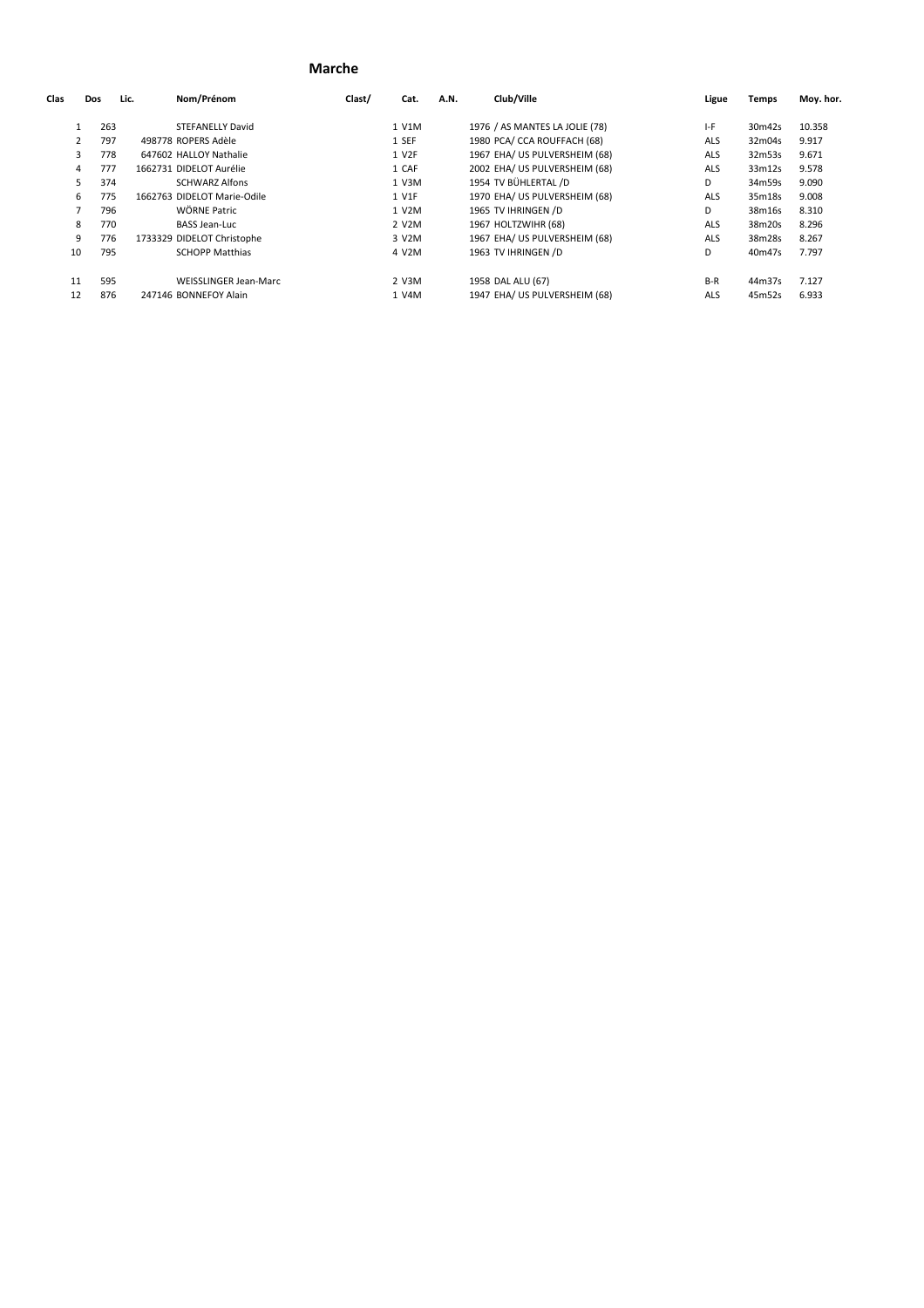# **Course des AS**

| Clas           | Dos  | Lic. | Nom/Prénom                 | Clast/ | Cat.       | A.N. | Club/Ville                          | Ligue | <b>Temps</b> | Moy. hor. |
|----------------|------|------|----------------------------|--------|------------|------|-------------------------------------|-------|--------------|-----------|
| 1              | 800  |      | 1274951 OUCEHMAN Nouhcine  |        | SEM        |      | 1986 P COLMAR A (68)                | ALS   | 20m56s       | 18.917    |
| $\overline{2}$ | 227  |      | 1669968 PERDOMINI Loïc     |        | <b>SEM</b> |      | 1995 S2A/ IBA LINGOLSHEIM (67)      | ALS   | 21m26s       | 18.476    |
| 3              | 743  |      | 891882 ROPERS Jérôme       |        | 1 V1M      |      | 1975 PCA/ CSL NEUF-BRISACH (68)     | ALS   | 21m53s       | 18.096    |
| 4              | 951  |      | 743466 MALAISE Florent     |        | SEM        |      | 1979 AC CENTRE ALSACE (67)          | ALS   | 22m06s       | 17.919    |
| 5              | 392  |      | 1383591 SCHMITT Nicolas    |        | 1 JUM      |      | 1999 PCA/ ESR COLMAR AC (68)        | ALS   | 22m17s       | 17.771    |
| 6              | 441  |      | 1972887 STRIEBEL Mathias   |        | <b>SEM</b> |      | 1983 / A COLMAR LIBERTE TRI (68)    | ALS   | 22m18s       | 17.758    |
| 7              | 46   |      | LEHMANN Nicolas            |        | SEM        |      | 1988 PCA/ CSL NEUF-BRISACH (68)     | ALS   | 22m33s       | 17.561    |
| 8              | 1002 |      | <b>RISSER Etienne</b>      |        | SEM        |      | 1983 TRIMOVAL (67)                  | B-R   | 22m47s       | 17.381    |
| 9              | 960  |      | 215838 COURDIER Gaylord    |        | <b>SEM</b> |      | 1986 PCA/ CSL NEUF-BRISACH (68)     | ALS   | 23m40s       | 16.732    |
| 10             | 90   |      | 830067 DEVILLIERS Nicolas  |        | 2 JUM      |      | 2000 SG HERICOURT (70)              | F-C   | 23m42s       | 16.709    |
| 11             | 459  |      | 1821766 TAHIRI Ahmed       |        | 2 V1M      |      | 1973 MONTBELIARD BELFORT ATHLE (25) | F-C   | 23m46s       | 16.662    |
| 12             | 744  |      | 1634145 BEYSANG Fabrice    |        | 3 V1M      |      | 1974 PCA/ CSL NEUF-BRISACH (68)     | ALS   | 23m58s       | 16.523    |
| 13             | 363  |      | DE ANDRADE Alexandre       |        | SEM        |      | 1979 ILLKIRCH GRAFFENSTADEN (67)    | ALS   | 23m59s       | 16.511    |
| 14             | 953  |      | <b>DUMEN Stéphane</b>      |        | 4 V1M      |      | 1976 WINTZENHEIM (68)               | ALS   | 24m10s       | 16.386    |
| 15             | 740  |      | <b>ZEHLER Fabrice</b>      |        | <b>SEM</b> |      | 1986 BREITENBACH (68)               | ALS   | 24m14s       | 16.341    |
| 16             | 774  |      | 417683 TOLLEC David        |        | 5 V1M      |      | 1974 EHA/ US PULVERSHEIM (68)       | ALS   | 24m15s       | 16.330    |
| 17             | 946  |      | <b>SCHWERTZ Cédric</b>     |        | SEM        |      | 1993 LUTTERBACH (68)                | ALS   | 24m17s       | 16.307    |
| 18             | 93   |      | LEDIEU Olivier             |        | 6 V1M      |      | 1975 FAST GUEBWILLER (68)           | H-R   | 24m21s       | 16.263    |
| 19             | 314  |      | <b>GEORGES Julien</b>      |        | SEM        |      | 1979 COLMAR (68)                    | ALS   | 24m50s       | 15.946    |
| 20             | 974  |      | ROOS Fabrice               |        | SEM        |      | 1980 STRASBOURG (67)                | ALS   | 24m55s       | 15.893    |
| 21             | 641  |      | 1956952 HURTH Aurélien     |        | SEM        |      | 1985 PCA/ CCA ROUFFACH (68)         | ALS   | 25m07s       | 15.766    |
|                | 786  |      |                            |        | SEM        |      |                                     |       |              |           |
| 22             |      |      | <b>CLAER Gilles</b>        |        |            |      | 1986 IRON CLUB TRI. (68)            | H-R   | 25m09s       | 15.746    |
| 23             | 789  |      | 427132 HARTWEG Olivia      |        | 1 V1F      |      | 1971 S2A/ ASPTT STRASBOURG (67)     | ALS   | 25m12s       | 15.714    |
| 24             | 741  |      | 1374762 PEIRIS Névin       |        | 7 V1M      |      | 1975 EGMA/ ASPTT MULHOUSE (68)      | ALS   | 25m13s       | 15.704    |
| 25             | 98   |      | 1448084 FEUILLET Thomas    |        | 1 CAM      |      | 2002 EHA/ A CERNAY E (68)           | ALS   | 25m19s       | 15.642    |
| 26             | 893  |      | <b>BOHMANN Markus</b>      |        | 8 V1M      |      | 1973 PTSV JAHN FREIBURG IM BR. /D   | D     | 25m19s       | 15.642    |
| 27             | 144  |      | 491645 FERREIRA Filipe     |        | 9 V1M      |      | 1973 PCA/ CCA ROUFFACH (68)         | ALS   | 25m21s       | 15.621    |
| 28             | 734  |      | <b>LOOS Victor</b>         |        | 2 CAM      |      | 2001 / A COLMAR LIBERTE TRI (68)    | ALS   | 25m24s       | 15.591    |
| 29             | 737  |      | <b>MAISSANT Mathieu</b>    |        | 10 V1M     |      | 1977 TRAIL HAUT KOENIGSBOURG (67)   | B-R   | 25m24s       | 15.591    |
| 30             | 45   |      | <b>BOYER Valery</b>        |        | SEM        |      | 1981 CILAOS (97)                    |       | 25m34s       | 15.489    |
| 31             | 958  |      | <b>VENTURINI William</b>   |        | 11 V1M     |      | 1974 VOGELGRUN (68)                 | ALS   | 25m34s       | 15.489    |
| 32             | 986  |      | 1862170 DONISCHAL Philippe |        | 12 V1M     |      | 1972 PCA/ CCA ROUFFACH (68)         | ALS   | 25m42s       | 15.409    |
| 33             | 558  |      | 1642404 PETER Jean         |        | 13 V1M     |      | 1970 PCA/ CCA ROUFFACH (68)         | ALS   | 25m51s       | 15.319    |
| 34             | 369  |      | <b>GUGELMANN Alain</b>     |        | SEM        |      | 1990 AS BERRWILLER (68)             | $H-R$ | 25m52s       | 15.309    |
| 35             | 966  |      | <b>BARMES Jean-Daniel</b>  |        | 14 V1M     |      | 1971 SCHERWILLER (67)               | ALS   | 26m02s       | 15.211    |
| 36             | 350  |      | LIBOLD Sébastien           |        | SEM        |      | 1979 WEGSCHEID (68)                 | ALS   | 26m06s       | 15.172    |
| 37             | 994  |      | RINALDI Sabrina            |        | 1 SEF      |      | 1991 TRIMOVAL (67)                  | $B-R$ | 26m11s       | 15.124    |
| 38             | 753  |      | <b>RANNOU Yves</b>         |        | 1 V2M      |      | 1960 GUNDOLSHEIM (68)               | ALS   | 26m15s       | 15.086    |
| 39             | 395  |      | <b>DELLENBACH Anthony</b>  |        | SEM        |      | 1989 SELESTAT (67)                  | ALS   | 26m19s       | 15.047    |
|                |      |      |                            |        |            |      |                                     |       |              |           |
| 40             | 214  |      | <b>MANNY Mathias</b>       |        | <b>SEM</b> |      | 1991 OSTHEIM (68)                   | ALS   | 26m21s       | 15.028    |
| 41             | 109  |      | <b>KRUST Ludovic</b>       |        | 1 ESM      |      | 1998 WINTZFELDEN (68)               | ALS   | 26m28s       | 14.962    |
| 42             | 312  |      | LE METAYER François        |        | <b>SEM</b> |      | 1981 TEAM JLF SPORT (68)            | H-R   | 26m30s       | 14.943    |
| 43             | 465  |      | 2025380 LAMRINI Nizare     |        | 15 V1M     |      | 1976 MBA/ AC AUDINCOURT (25)        | F-C   | 26m34s       | 14.906    |
| 44             | 76   |      | <b>HEBINGER Ludovic</b>    |        | SEM        |      | 1982 RICHWILLER (68)                | ALS   | 26m38s       | 14.869    |
| 45             | 322  |      | <b>COSTA Miguel</b>        |        | 16 V1M     |      | 1975 ASC CLEMESSY (68)              | H-R   | 26m49s       | 14.767    |
| 46             | 635  |      | 845569 RIEDER Saïda        |        | 2 V1F      |      | 1972 EGMA/ FC MULHOUSE 1893 (68)    | ALS   | 26m54s       | 14.721    |
| 47             | 969  |      | 1446837 FEHR Joshua        |        | 3 CAM      |      | 2001 PCA/ CSL NEUF-BRISACH (68)     | ALS   | 26m55s       | 14.712    |
| 48             | 351  |      | 1297659 GROSSHENY Laurent  |        | 17 V1M     |      | 1969 AC CENTRE ALSACE (67)          | ALS   | 27m01s       | 14.658    |
| 49             | 452  |      | 1006921 BLEGER Johann      |        | SEM        |      | 1991 AS RIBEAUVILLE A (68)          | ALS   | 27m09s       | 14.586    |
| 50             | 739  |      | <b>KLUR Jonathan</b>       |        | <b>SEM</b> |      | 1989 INGERSHEIM (68)                | ALS   | 27m11s       | 14.568    |
| 51             | 757  |      | ZUSSLIN Bernadette         |        | 1 V2F      |      | 1963 OXYGENE (68)                   | H-R   | 27m14s       | 14.541    |
| 52             | 89   |      | <b>HIRTZ Pascal</b>        |        | 18 V1M     |      | 1969 COLMAR (68)                    | ALS   | 27m16s       | 14.523    |
| 53             | 423  |      | 313039 MILLET Eric         |        | 2 V2M      |      | 1965 PCA/ CCA ROUFFACH (68)         | ALS   | 27m17s       | 14.514    |
| 54             | 424  |      | 947754 MILLET Carole       |        | 3 V1F      |      | 1970 PCA/ CCA ROUFFACH (68)         | ALS   | 27m17s       | 14.514    |
| 55             | 759  |      | 490121 BURGER Jean-Luc     |        | 1 V3M      |      | 1955 EGMA/ AC ILLZACH KINGER. (68)  | ALS   | 27m21s       | 14.479    |
| 56             | 454  |      | <b>ONKEL Eric</b>          |        | 3 V2M      |      | 1963 RIEDISHEIM (68)                | ALS   | 27m23s       | 14.461    |
| 57             | 241  |      | 722985 ZIMMERMANN Quentin  |        | SEM        |      | 1994 AC CENTRE ALSACE (67)          | ALS   | 27m30s       | 14.400    |
| 58             | 799  |      | 1294117 RISACHER Muriel    |        | 4 V1F      |      | 1975 AC HUNINGUE (68)               | ALS   | 27m33s       | 14.374    |
| 59             | 571  |      | 173540 KLUR Michel         |        | 4 V2M      |      | 1964 COLMAR MC (68)                 | ALS   | 27m36s       | 14.348    |
| 60             | 44   |      | <b>LENOIR Andy</b>         |        | SEM        |      | 1979 TRAILEURS DES FAGNES /B        | В     | 27m39s       | 14.322    |
| 61             | 644  |      | <b>CURYL Stéphane</b>      |        | 19 V1M     |      | 1977 BALGAU (68)                    | ALS   |              | 14.305    |
|                |      |      |                            |        |            |      |                                     |       | 27m41s       |           |
| 62             | 752  |      | <b>RAMEL Nicolas</b>       |        | 20 V1M     |      | 1971 BANTZENHEIM (68)               | ALS   | 27m41s       | 14.305    |
| 63             | 316  |      | 1900608 DURET Laetitia     |        | 5 V1F      |      | 1973 EHA/ US THANN A (68)           | ALS   | 27m42s       | 14.296    |
| 64             | 900  |      | <b>UMBDENSTOCK Roger</b>   |        | 21 V1M     |      | 1973 ANDOLSHEIM (68)                | ALS   | 27m43s       | 14.287    |
| 65             | 1015 |      | <b>COURDIER Philippe</b>   |        | 2 V3M      |      | 1957 VOGELGRUN (68)                 | ALS   | 27m46s       | 14.262    |
| 66             | 455  |      | DECHAMBENOIT Alexandre     |        | 22 V1M     |      | 1975 / A COLMAR LIBERTE TRI (68)    | ALS   | 27m48s       | 14.245    |
| 67             | 948  |      | <b>KLEIN Sébastien</b>     |        | SEM        |      | 1983 PFASTATT (68)                  | ALS   | 27m54s       | 14.194    |
| 68             | 765  |      | <b>DAGON Daniel</b>        |        | 5 V2M      |      | 1965 OSENBACH (68)                  | ALS   | 27m54s       | 14.194    |
| 69             | 735  |      | 1482945 MOST Joël          |        | 6 V2M      |      | 1968 PCA/ CCA ROUFFACH (68)         | ALS   | 27m55s       | 14.185    |
| 70             | 468  |      | ROMANI Sébastian           |        | 23 V1M     |      | 1977 OTTMARSHEIM (68)               | ALS   | 27m56s       | 14.177    |
| 71             | 798  |      | 1971277 PONTIER Lirov      |        | 2 ESM      |      | 1996 RUN'IN (68)                    | $H-R$ | 27m56s       | 14.177    |
| 72             | 205  |      | <b>MARTINEZ Gregorio</b>   |        | SEM        |      | 1979 HORBOURG WIHR (68)             | ALS   | 27m57s       | 14.168    |
| 73             | 767  |      | 1987673 LABOURIER Yann     |        | 24 V1M     |      | 1978 PCA/ ESR COLMAR AC (68)        | ALS   | 28m00s       | 14.143    |
| 74             | 503  |      | 1254971 GOUJON Marie       |        | 1 JUF      |      | 2000 S2A/ IBA LINGOLSHEIM (67)      | ALS   | 28m07s       | 14.084    |
| 75             | 1017 |      | <b>KUBISZYN Brice</b>      |        | 25 V1M     |      | 1974 SAINTE CROIX RUNNING (68)      | H-R   | 28m10s       | 14.059    |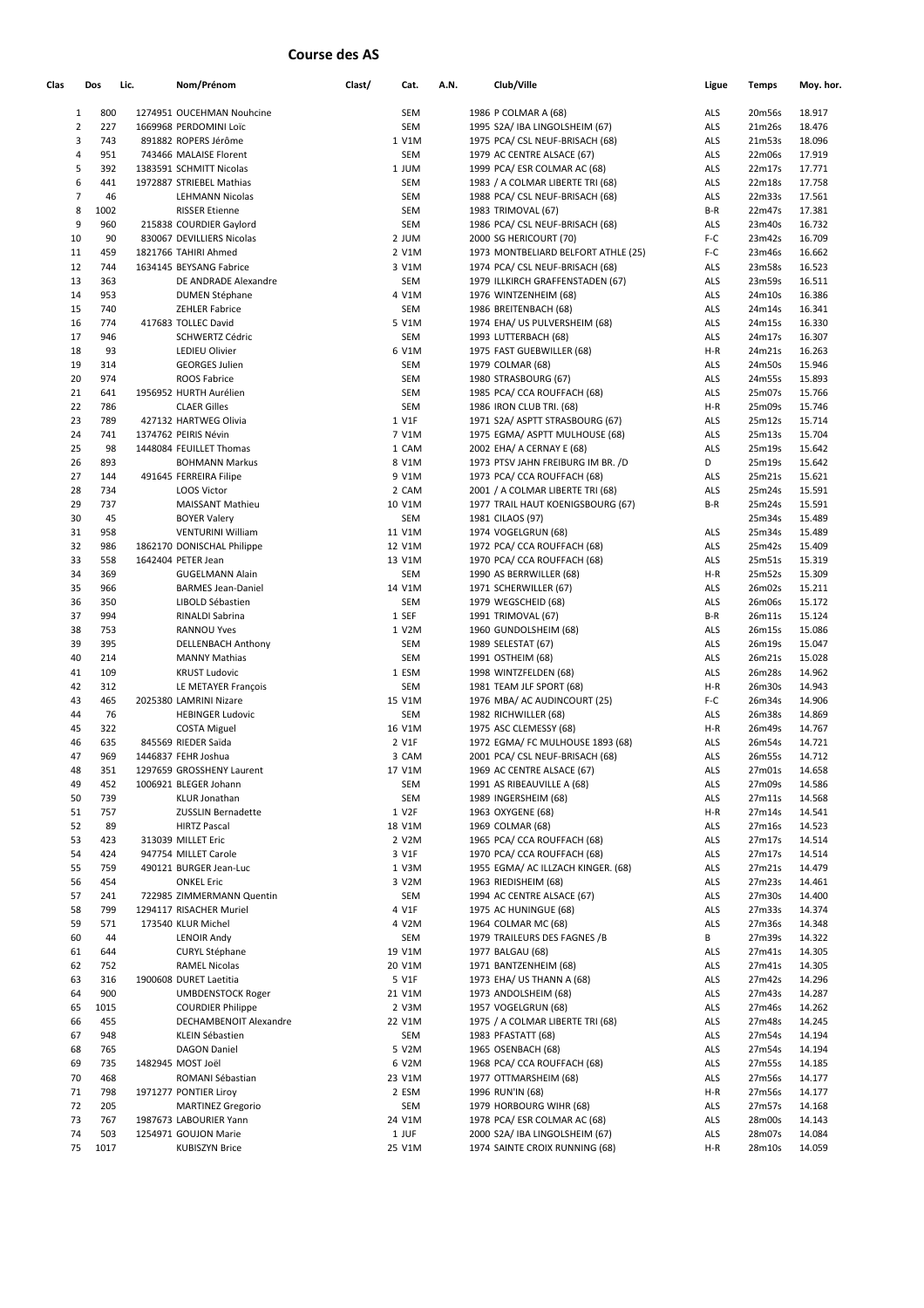## **Course des AS**

| Clas | Dos  | Lic. | Nom/Prénom                  | Clast/ | Cat.          | A.N. |        | Club/Ville                         |            | Ligue | <b>Temps</b> | Moy. hor. |
|------|------|------|-----------------------------|--------|---------------|------|--------|------------------------------------|------------|-------|--------------|-----------|
| 76   | 149  |      | <b>BERNARD Emmanuel</b>     |        | 26 V1M        |      |        | 1977 VOGELGRUN (68)                | ALS        |       | 28m14s       | 14.026    |
| 77   | 401  |      | <b>CORDONNIER Nicolas</b>   |        | SEM           |      |        | 1985 KUNHEIM (68)                  | ALS        |       | 28m25s       | 13.935    |
| 78   | 576  |      | <b>LUDMANN Eric</b>         |        | 27 V1M        |      |        | 1971 / A COLMAR LIBERTE TRI (68)   | ALS        |       | 28m26s       | 13.927    |
| 79   | 43   |      | <b>FOURQUET Boris</b>       |        | 28 V1M        |      |        | 1971 TRI. COLMAR (68)              | $H-R$      |       | 28m29s       | 13.903    |
| 80   | 1020 |      | 1718981 OTT David           |        | 29 V1M        |      |        | 1973 PCA/ CSL NEUF-BRISACH (68)    | ALS        |       | 28m31s       | 13.887    |
| 81   | 329  |      | <b>AUBERT Nathalie</b>      |        | 2 V2F         |      |        | 1965 ACOLIT (68)                   | $H-R$      |       | 28m35s       | 13.854    |
| 82   | 926  |      | <b>HABERKORN Christophe</b> |        | <b>SEM</b>    |      |        | 1980 HERRLISHEIM PRES COLMAR (68)  | ALS        |       | 28m48s       | 13.750    |
| 83   | 335  |      | 987704 GROSS Bernard        |        | 3 V3M         |      |        | 1953 PCA/ CCA ROUFFACH (68)        | ALS        |       | 28m52s       | 13.718    |
| 84   | 783  |      | <b>FINK Andrea</b>          |        | 2 JUF         |      |        | 1999 STV WELSCHENROHR / CH         | CH         |       | 28m59s       | 13.663    |
| 85   | 279  |      | <b>DILLY Jean Damien</b>    |        | SEM           |      |        | 1986 HOUSSEN (68)                  | ALS        |       | 29m03s       | 13.632    |
| 86   | 984  |      | 1342443 HENRIQUES Léonor    |        | 6 V1F         |      |        | 1970 PCA/ CCA ROUFFACH (68)        | ALS        |       | 29m03s       | 13.632    |
| 87   | 864  |      | <b>LONCHAMP Aline</b>       |        | 2 SEF         |      |        | 1982 FAST GUEBWILLER (68)          | $H-R$      |       | 29m07s       | 13.600    |
| 88   | 1026 |      | <b>KHELLOUS Allem</b>       |        | 30 V1M        |      |        | 1977 PULVERSHEIM (68)              | ALS        |       | 29m13s       | 13.554    |
| 89   | 303  |      | <b>GENEWE Alain</b>         |        | 7 V2M         |      |        | 1959 AUWG (68)                     | $H-R$      |       | 29m23s       | 13.477    |
| 90   | 29   |      | <b>MILLAN Anselme</b>       |        | 31 V1M        |      |        | 1971 FAST GUEBWILLER (68)          | $H-R$      |       | 29m27s       | 13.447    |
| 91   | 849  |      | PICHON Anna                 |        | 1 ESF         |      |        | 1997 HORBOURG WIHR (68)            | ALS        |       | 29m41s       | 13.341    |
| 92   | 1029 |      | 1364754 ZIGHMI Gabriel      |        | 32 V1M        |      |        | 1977 PCA/ CSL NEUF-BRISACH (68)    | ALS        |       | 29m43s       | 13.326    |
| 93   | 965  |      | <b>HAMEN Anthony</b>        |        | 33 V1M        |      |        | 1971 COLMAR AURORE RV (68)         | $H-R$      |       | 29m44s       | 13.318    |
| 94   | 278  |      | <b>GUGELMANN Sylvain</b>    |        | 3 JUM         |      |        | 2000 FESSENHEIM (68)               | ALS        |       | 29m44s       | 13.318    |
| 95   | 773  |      |                             |        |               |      |        |                                    |            |       | 29m46s       |           |
|      |      |      | 1967108 KIEN Stéphanie      |        | 3 SEF         |      |        | 1982 EHA/ US PULVERSHEIM (68)      | ALS        |       |              | 13.303    |
| 96   | 447  |      | 242072 BLEGER Marcel        |        | 4 V3M         |      |        | 1955 AS RIBEAUVILLE A (68)         | ALS        |       | 29m46s       | 13.303    |
| 97   | 411  |      | <b>BELLEMBOIS Gaëtan</b>    |        | 4 CAM         |      |        | 2002 SAHB SELESTAT (67)            | $B-R$      |       | 29m47s       | 13.296    |
| 98   | 771  |      | 1861845 WITTNER Stéphane    |        | 34 V1M        |      |        | 1972 EHA/ US PULVERSHEIM (68)      | ALS        |       | 29m48s       | 13.289    |
| 99   | 85   |      | WAWRZYNIAK Stéphane         |        | 35 V1M        |      |        | 1975 RIXHEIM TRI. 132 (68)         | $H-R$      |       | 29m49s       | 13.281    |
| 100  | 49   |      | <b>MEYER Christian</b>      |        | 8 V2M         |      |        | 1963 ES NANTERRE (92)              | $I-F$      |       | 30m00s       | 13.200    |
| 101  | 99   |      | <b>MULLER Patrick</b>       |        | 9 V2M         |      |        | 1964 TEAM TRAIL PAUSE CAFE (68)    | $H-R$      |       | 30m05s       | 13.163    |
| 102  | 91   |      | 2041876 WEBER Nadège        |        | 4 SEF         |      |        | 1988 AS RIBEAUVILLE A (68)         | ALS        |       | 30m07s       | 13.149    |
| 103  | 294  |      | 1117897 WEIBEL Richard      |        | 10 V2M        |      |        | 1965 AS RIBEAUVILLE A (68)         | ALS        |       | 30m12s       | 13.113    |
| 104  | 138  |      | <b>MALET Stéphane</b>       |        | 36 V1M        |      |        | 1972 FAST GUEBWILLER (68)          | $H-R$      |       | 30m21s       | 13.048    |
| 105  | 129  |      | <b>ZANN Corentin</b>        |        | SEM           |      |        | 1987 SIERENTZ (68)                 | ALS        |       | 30m21s       | 13.048    |
| 106  | 772  |      | 1247824 FREY Camille        |        | 5 SEF         |      |        | 1995 EHA/ US PULVERSHEIM (68)      | ALS        |       | 30m47s       | 12.864    |
| 107  | 222  |      | <b>DELPLANQUE Fannie</b>    |        | 7 V1F         |      |        | 1969 EHA/ A CERNAY E (68)          | ALS        |       | 30m48s       | 12.857    |
| 108  | 509  |      | SIMON Frédéric              |        | 37 V1M        |      |        | 1971 BOURBACH LE HAUT (68)         | ALS        |       | 30m48s       | 12.857    |
| 109  | 656  |      | 1900159 LOOS Magali         |        | 8 V1F         |      |        | 1971 / A COLMAR LIBERTE TRI (68)   | ALS        |       | 30m51s       | 12.836    |
| 110  | 949  |      | DEGOUT Véronique            |        | 9 V1F         |      |        | 1976 GUNSBACH (68)                 | ALS        |       | 30m51s       | 12.836    |
| 111  | 375  |      | <b>MARC Céline</b>          |        | 6 SEF         |      |        | 1986 ACOLIT (68)                   | $H-R$      |       | 30m52s       | 12.829    |
| 112  | 78   |      | RUDIO Jean Emmanuel         |        | 11 V2M        |      |        | 1965 WOLFGANTZEN (68)              | ALS        |       | 30m54s       | 12.816    |
| 113  | 445  |      | 1963138 POIREY Mélanie      |        | 7 SEF         |      |        | 1979 / A COLMAR LIBERTE TRI (68)   | ALS        |       | 30m55s       | 12.809    |
| 114  | 1019 |      | <b>DUVAZ Denis</b>          |        | 12 V2M        |      |        | 1968 LAUTENBACH (68)               | ALS        |       | 30m56s       | 12.802    |
| 115  | 478  |      | MILANO Laurence             |        | 3 V2F         |      |        | 1965 / A COLMAR LIBERTE TRI (68)   | ALS        |       | 30m57s       | 12.795    |
| 116  | 220  |      | 832933 HAEBIG Philippe      |        | 13 V2M        |      |        | 1963 PCA/ ESR COLMAR AC (68)       | ALS        |       | 30m58s       | 12.788    |
| 117  | 787  |      | SINNE Jean-Luc              |        | 14 V2M        |      |        | 1966 JLF (68)                      | $H-R$      |       | 31m03s       | 12.754    |
| 118  | 1009 |      | <b>STOECKLEN Thomas</b>     |        | SEM           |      |        | 1989 UFFHOLTZ (68)                 | ALS        |       | 31m07s       | 12.726    |
| 119  | 606  |      | <b>ILLY Baptiste</b>        |        | 5 CAM         |      |        | 2001 GUNDOLSHEIM (68)              | ALS        |       | 31m07s       | 12.726    |
| 120  | 73   |      | HECQUARD Mickaël            |        | SEM           |      |        | 1980 INGERSHEIM (68)               | ALS        |       | 31m12s       | 12.692    |
| 121  | 364  |      | <b>NEUBERT Nicolas</b>      |        | 38 V1M        |      |        | 1969 WINTZFELDEN (68)              | ALS        |       | 31m17s       | 12.658    |
| 122  | 545  |      | <b>VEDEL Matthieu</b>       |        | SEM           |      |        | 1990 ZILLISHEIM (68)               | <b>ALS</b> |       | 31m19s       | 12.645    |
| 123  | 750  |      | 2055142 ROUSSEL Sandrine    |        | 10 V1F        |      |        | 1978 S2A/ FEGERSHEIM A (67)        | ALS        |       | 31m21s       | 12.632    |
| 124  | 749  |      | PIETREMENT Pascal           |        | 39 V1M        |      | 1969 ? |                                    | ?          |       | 31m21s       | 12.632    |
| 125  | 738  |      | PIECZYNSKI Denis            |        | 40 V1M        |      |        | 1974 RIBEAUVILLE (68)              | ALS        |       | 31m26s       | 12.598    |
| 126  | 494  |      | MELLINGER Stéphane          |        | 15 V2M        |      |        | 1968 MELL'S TEAM (67)              | B-R        |       | 31m27s       | 12.591    |
| 127  | 941  |      | 493906 KEMPF Lydia          |        | 11 V1F        |      |        | 1969 AS MUNSTER A (68)             | ALS        |       | 31m32s       | 12.558    |
| 128  | 782  |      | LISSER Janina               |        | 1 CAF         |      |        | 2002 STV WELSCHENROHR / CH         | CH         |       | 31m35s       | 12.538    |
| 129  | 569  |      | 689151 KLUR Isabelle        |        | 4 V2F         |      |        | 1967 COLMAR MC (68)                | ALS        |       | 31m58s       | 12.388    |
| 130  | 370  |      | <b>CARABIN Lina</b>         |        | 12 V1F        |      |        | 1973 ACOLIT (68)                   | $H-R$      |       | 32m00s       | 12.375    |
| 131  | 479  |      | 1894412 MILANO Patrick      |        | 5 V3M         |      |        | 1958 / A COLMAR LIBERTE TRI (68)   | <b>ALS</b> |       | 32m00s       | 12.375    |
| 132  | 620  |      | DONAS Jonathan              |        | SEM           |      |        | 1983 SOULTZ HAUT RHIN (68)         | ALS        |       | 32m11s       | 12.305    |
| 133  | 529  |      | <b>GRAFF Alain</b>          |        | 16 V2M        |      |        | 1960 PUBALGIE SANS FRONTIERES (68) | $H-R$      |       | 32m15s       | 12.279    |
| 134  | 742  |      | 2041827 HEISSAT Laetitia    |        | 8 SEF         |      |        | 1988 EHA/ US PULVERSHEIM (68)      | ALS        |       | 32m33s       | 12.166    |
| 135  | 979  |      | <b>KEMPF Alice</b>          |        | 9 SEF         |      |        | 1990 COLMAR (68)                   | ALS        |       | 32m34s       | 12.160    |
| 136  | 583  |      | <b>HERTER Michael</b>       |        | SEM           |      |        | 1986 FAST GUEBWILLER (68)          | $H-R$      |       | 32m37s       | 12.141    |
| 137  | 780  |      | LISSER Alicia               |        | 2 CAF         |      |        | 2002 STV WELSCHENROHR / CH         | CH         |       | 32m42s       | 12.110    |
| 138  | 890  |      | STOFFEL Christophe          |        | 41 V1M        |      |        | 1969 LOGELHEIM (68)                | ALS        |       | 33m31s       | 11.815    |
| 139  | 755  |      | <b>GIESSENHOFFER Eric</b>   |        | 17 V2M        |      |        | 1967 HAGUENAU (67)                 | <b>ALS</b> |       | 33m36s       | 11.786    |
| 140  | 793  |      | 1400867 ETTLINGER Virginie  |        | 13 V1F        |      |        | 1972 AC CENTRE ALSACE (67)         | ALS        |       | 33m38s       | 11.774    |
| 141  | 396  |      | 2005245 METZ Céline         |        | <b>10 SEF</b> |      |        | 1979 EGMA/ ASPTT MULHOUSE (68)     | <b>ALS</b> |       | 33m39s       | 11.768    |
| 142  | 929  |      | <b>SERO Benoit</b>          |        | 42 V1M        |      |        | 1975 ACOLIT (68)                   | $H-R$      |       |              | 11.768    |
|      |      |      |                             |        | 3 CAF         |      |        |                                    |            |       | 33m39s       |           |
| 143  | 781  |      | J<ÂGGI Seraina              |        |               |      |        | 2002 STV WELSCHENROHR / CH         | CH         |       | 33m44s       | 11.739    |
| 144  | 736  |      | 1438854 BOTTE Jean-Jacques  |        | 1 V4M         |      |        | 1947 AS MUNSTER A (68)             | ALS        |       | 34m03s       | 11.630    |
| 145  | 751  |      | <b>WOLF Pierre</b>          |        | 6 V3M         |      |        | 1950 OXYGENE (68)                  | H-R        |       | 34m08s       | 11.602    |
| 146  | 756  |      | <b>SCHAFFHAUSER Daniel</b>  |        | 18 V2M        |      |        | 1962 BERGHOLTZ (68)                | ALS        |       | 34m10s       | 11.590    |
| 147  | 143  |      | MALET Léo                   |        | 6 CAM         |      |        | 2002 FAST GUEBWILLER (68)          | $H-R$      |       | 34m12s       | 11.579    |
| 148  | 546  |      | <b>VONAU Sandrine</b>       |        | 14 V1F        |      |        | 1971 AS LIEBHERR COLMAR (68)       | H-R        |       | 34m27s       | 11.495    |
| 149  | 551  |      | <b>HARTMANN Valérie</b>     |        | 15 V1F        |      |        | 1974 AS LIEBHERR COLMAR (68)       | $H-R$      |       | 34m34s       | 11.456    |
| 150  | 443  |      | 464323 SENGLER Nathalie     |        | <b>11 SEF</b> |      |        | 1986 AC CENTRE ALSACE (67)         | ALS        |       | 34m34s       | 11.456    |